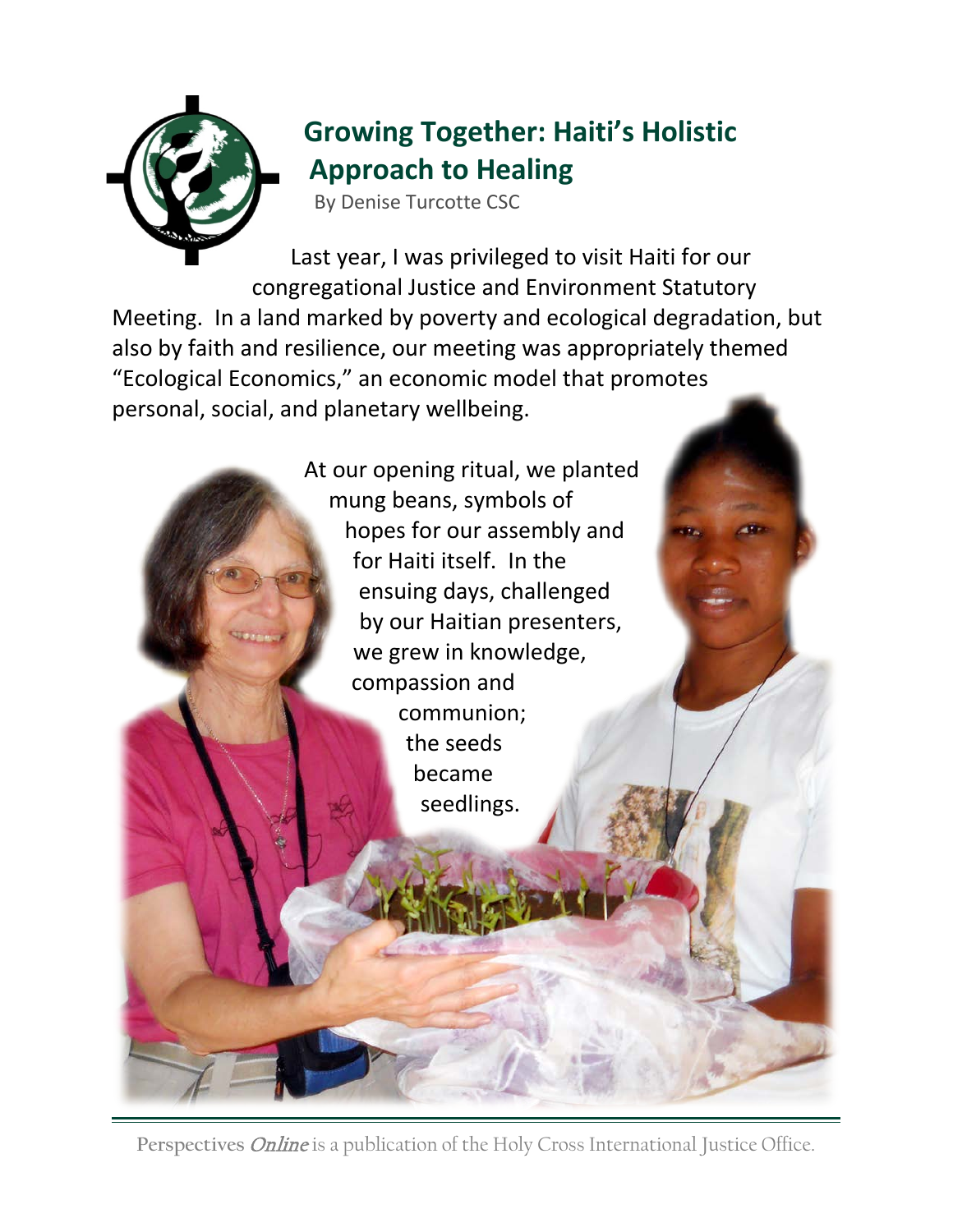As we visited various Holy Cross missions together, we came upon a variety of sprouting seeds, both literal and figurative. Among the



figurative were seeds of human resolve, seeds of sustainable living, and seeds of common commitment – evidence of grace at work in the midst of injustice, pollution, and political unrest.

One of the most impressive sites visited was Marie Porte du Ciel (Mary, Gate of Heaven) Orphanage. Founded by Claire Daneau

CSC in 1986, the orphanage is now home to 60 children from 2 months



to 16 years of age. Here, enfolded in human compassion and care, the children also learn to live intimately with Earth.

Fresh vegetables, grown in the nearly two-acre orphanage gardens, form part of the children's daily meals. Orphanage cows provide milk, chickens eggs, and goats and rabbits meat. Coconut, grapefruit, orange,

banana and mango trees on orphanage grounds offer fruits for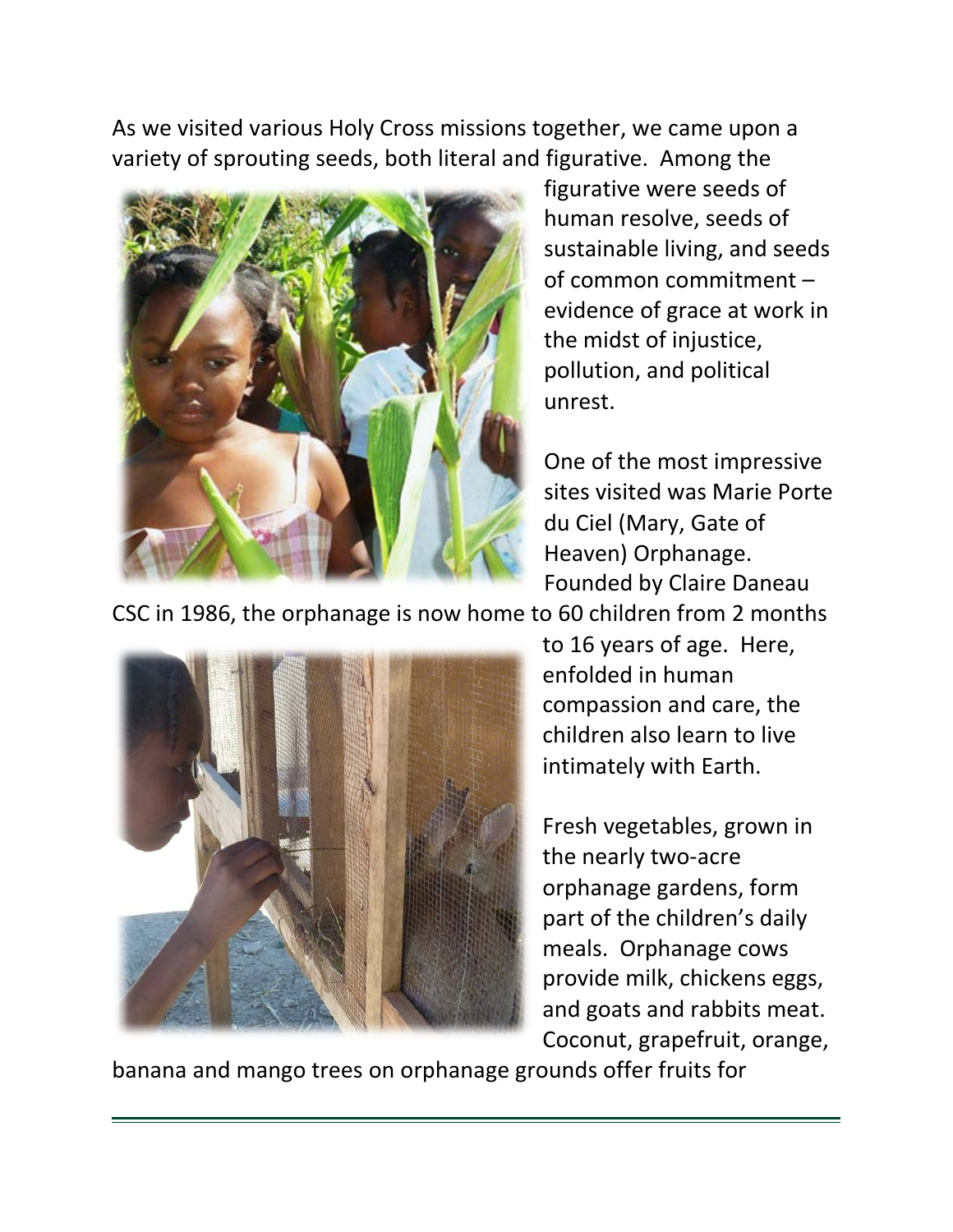nourishing desserts. Designed to increase the children's connection with the food that sustains them, such immediate contact with Earth also instills ecological knowledge, reverence and gratitude.



Another growing Holy Cross project is located in Limbé, a small village 4O minutes from Cap Haitian, on land first purchased by Zita Ruben Charles CSC. Under the direction of Maureen Fuelkell CSC, bananas were planted and this year other crops will be added. Future plans include the creation of a small pond, a garden of native medicinal plants to encourage Haitians to

continue to use traditional medicine, and a much-needed multi-use gathering space for local grassroots leaders, students, and nongovernmental organizations. With their diverse gifts and a shared sense of purpose, the people involved are creating a legacy of resilient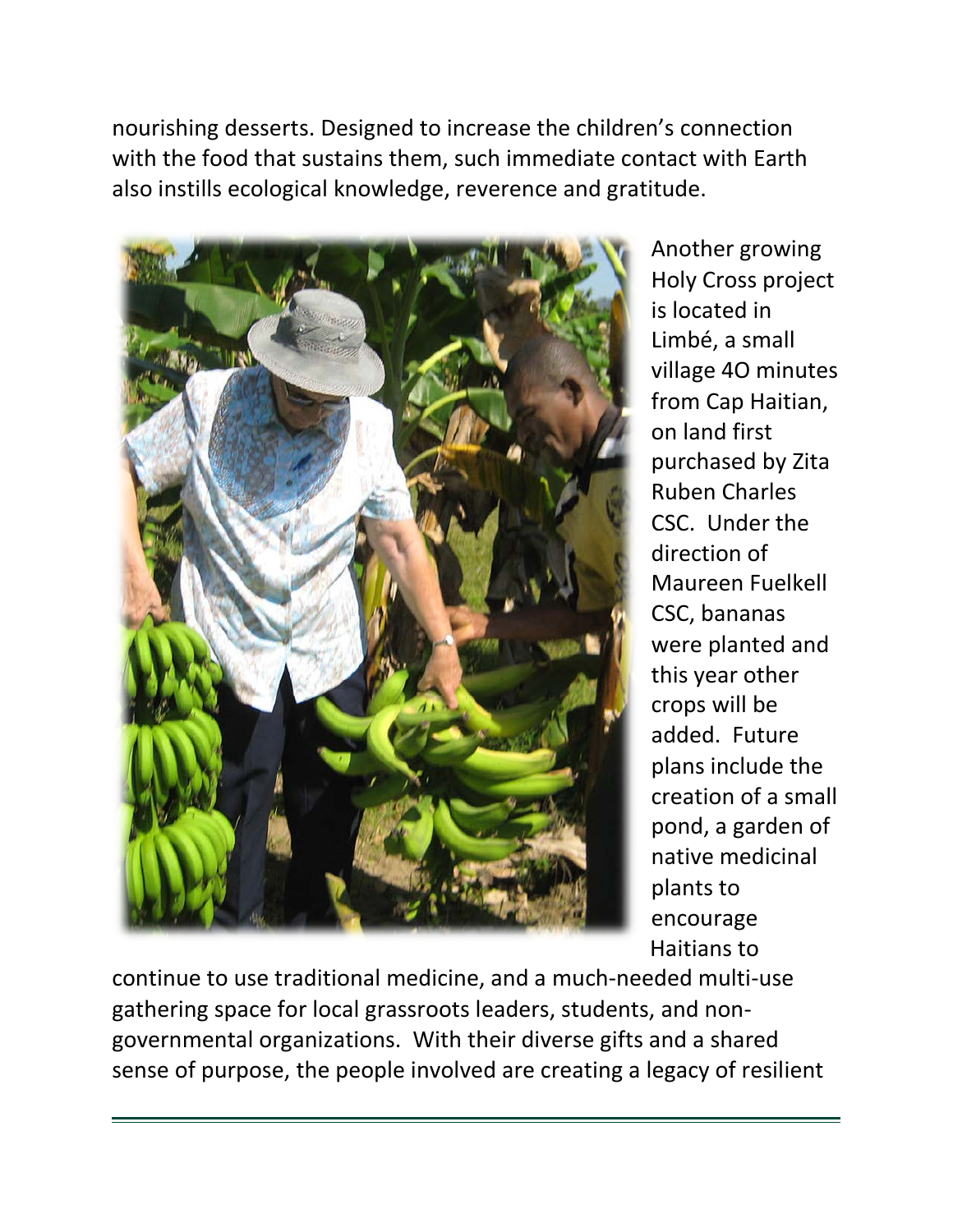## community for future generations.



## **PETITE MAINS**

In Cap Haitian, a new Holy Cross project Petites Mains teaches Haitian women to sew using industrial machines, preparing them to earn a living. A holistic program, Petite Mains offers participants opportunities for spiritual and personal growth as well.

Haiti is a country that has lost most of its original forests and plant cover. Fruit production is almost nil and, cleared of trees, hillside gardens have lost their fertile soil to erosion. To counter this, several years ago Réjeanne Charest CSC and local people initiated a treeplanting project to stabilize the soil, provide fruits and nuts for consumption and offer shade. The

program, which is now coordinated by Le Club Ceinturons Verts, a group of students from the region, has helped stabilize not only the soil, but also the surrounding community.

In the rural areas of Hinche, we visited Brother Francklin Armand, founder of the Congregations of the Little Brothers and Little Sisters of the Incarnation. With his leadership and the engagement of local communities, vitality is returning to both the land and its people.